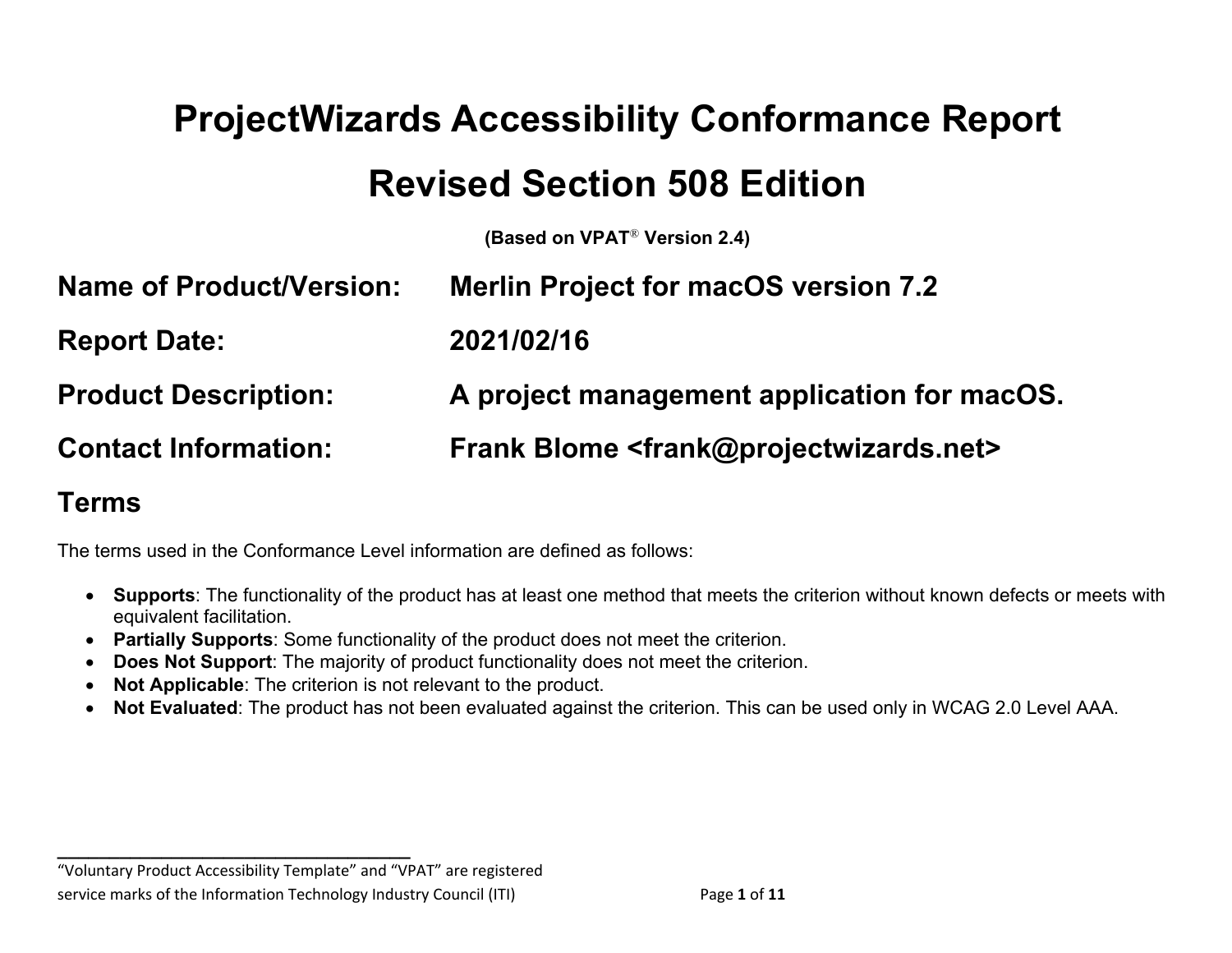### **WCAG 2.0 Report**

## **Table 1: Success Criteria, Level A**

| <b>Criteria</b>                                                      | <b>Conformance Level</b> | <b>Remarks and Explanations</b>                            |
|----------------------------------------------------------------------|--------------------------|------------------------------------------------------------|
| 1.1.1 Non-text Content (Level A)                                     | Supports with exceptions | Merlin Project provides the ability for project managers   |
| Also applies to:                                                     |                          | to include text alternatives for non-text content and      |
| <b>Revised Section 508</b>                                           |                          | that content will be read by VoiceOver; however, it is up  |
| 501 (Web)(Software)                                                  |                          | to spreadsheet authors to provide this content.            |
| 504.2 (Authoring Tool)                                               |                          |                                                            |
| 602.3 (Support Docs)<br>$\bullet$                                    |                          |                                                            |
| 1.2.1 Audio-only and Video-only (Prerecorded) (Level A)              | Supports with exceptions | It is up to content producers to follow accessibility best |
| Also applies to:                                                     |                          | practices for prerecorded media files.                     |
| <b>Revised Section 508</b>                                           |                          |                                                            |
| 501 (Web)(Software)                                                  |                          | Merlin Project supports the pass-through of closed-        |
| 504.2 (Authoring Tool)                                               |                          | captioned audio and video descriptions in industry-        |
| 602.3 (Support Docs)                                                 |                          | standard formats.                                          |
| 1.2.2 Captions (Prerecorded) (Level A)                               | Supports with exceptions | It is up to content producers to follow accessibility best |
| Also applies to:                                                     |                          | practices for prerecorded media files.                     |
| <b>Revised Section 508</b>                                           |                          |                                                            |
| 501 (Web)(Software)<br>$\bullet$                                     |                          | Merlin Project supports the pass-through of closed-        |
| 504.2 (Authoring Tool)<br>$\bullet$                                  |                          | captioned audio and video descriptions in industry-        |
| 602.3 (Support Docs)                                                 |                          | standard formats.                                          |
| 1.2.3 Audio Description or Media Alternative (Prerecorded) (Level A) | Supports with exceptions | It is up to content producers to follow accessibility best |
| Also applies to:                                                     |                          | practices for prerecorded media files.                     |
| <b>Revised Section 508</b>                                           |                          |                                                            |
| 501 (Web)(Software)<br>$\bullet$                                     |                          | Merlin Project supports the pass-through of closed-        |
| 504.2 (Authoring Tool)                                               |                          | captioned audio and video descriptions in industry-        |
| 602.3 (Support Docs)<br>$\bullet$                                    |                          | standard formats.                                          |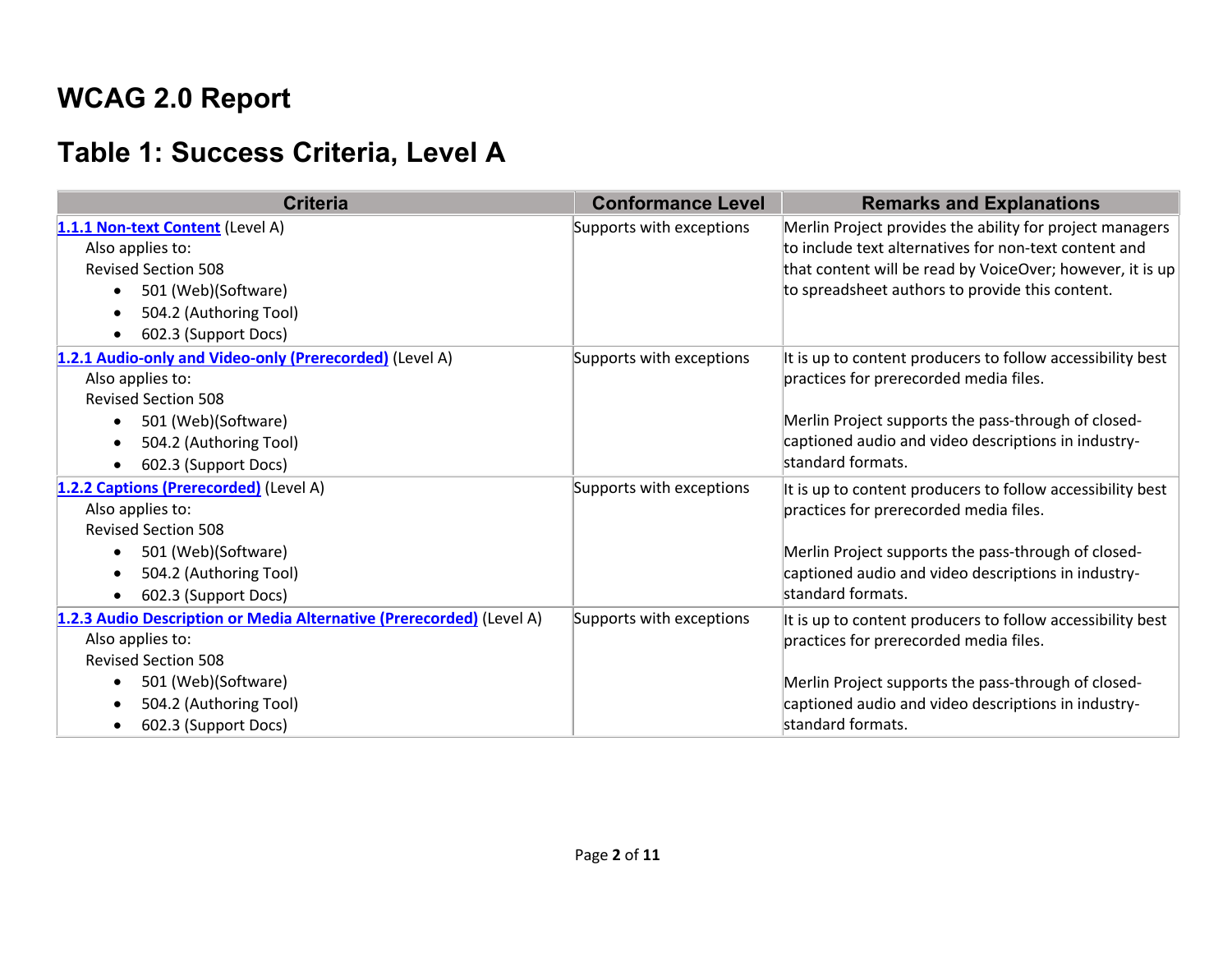| 1.3.1 Info and Relationships (Level A)  | Supports                 |                                                                                                                      |
|-----------------------------------------|--------------------------|----------------------------------------------------------------------------------------------------------------------|
| Also applies to:                        |                          |                                                                                                                      |
| <b>Revised Section 508</b>              |                          |                                                                                                                      |
| 501 (Web)(Software)<br>$\bullet$        |                          |                                                                                                                      |
| 504.2 (Authoring Tool)                  |                          |                                                                                                                      |
| 602.3 (Support Docs)                    |                          |                                                                                                                      |
| 1.3.2 Meaningful Sequence (Level A)     | Supports                 |                                                                                                                      |
| Also applies to:                        |                          |                                                                                                                      |
| <b>Revised Section 508</b>              |                          |                                                                                                                      |
| 501 (Web)(Software)<br>$\bullet$        |                          |                                                                                                                      |
| 504.2 (Authoring Tool)                  |                          |                                                                                                                      |
| 602.3 (Support Docs)                    |                          |                                                                                                                      |
| 1.3.3 Sensory Characteristics (Level A) | Supports with exceptions | It is up to user to follow accessibility best practices;                                                             |
| Also applies to:                        |                          | however, macOS assistive technologies provide many                                                                   |
| <b>Revised Section 508</b>              |                          | alternatives for communicating sensory information,<br>including the option to use greyscale, and to increase        |
| 501 (Web)(Software)                     |                          | contrast for distinguishing foreground and background                                                                |
| 504.2 (Authoring Tool)                  |                          | colors.                                                                                                              |
| 602.3 (Support Docs)                    |                          |                                                                                                                      |
| 1.4.1 Use of Color (Level A)            | Supports with exceptions | It is up to user to follow accessibility best practices for                                                          |
| Also applies to:                        |                          | the appropriate use of color in their documents; however,                                                            |
| <b>Revised Section 508</b>              |                          | macOS uses color to convey information. In many cases,<br>when color is used, it provides an alternative information |
| 501 (Web)(Software)<br>$\bullet$        |                          | display that does not rely on color.                                                                                 |
| 504.2 (Authoring Tool)                  |                          |                                                                                                                      |
| 602.3 (Support Docs)                    |                          |                                                                                                                      |
| 1.4.2 Audio Control (Level A)           | Supports                 | Merlin Project exposes standard macOS media controls                                                                 |
| Also applies to:                        |                          | which allow the user to turn off audio that is playing in                                                            |
| <b>Revised Section 508</b>              |                          | their documents independently from the system audio<br>llevel.                                                       |
| 501 (Web)(Software)                     |                          |                                                                                                                      |
| 504.2 (Authoring Tool)                  |                          |                                                                                                                      |
| 602.3 (Support Docs)                    |                          |                                                                                                                      |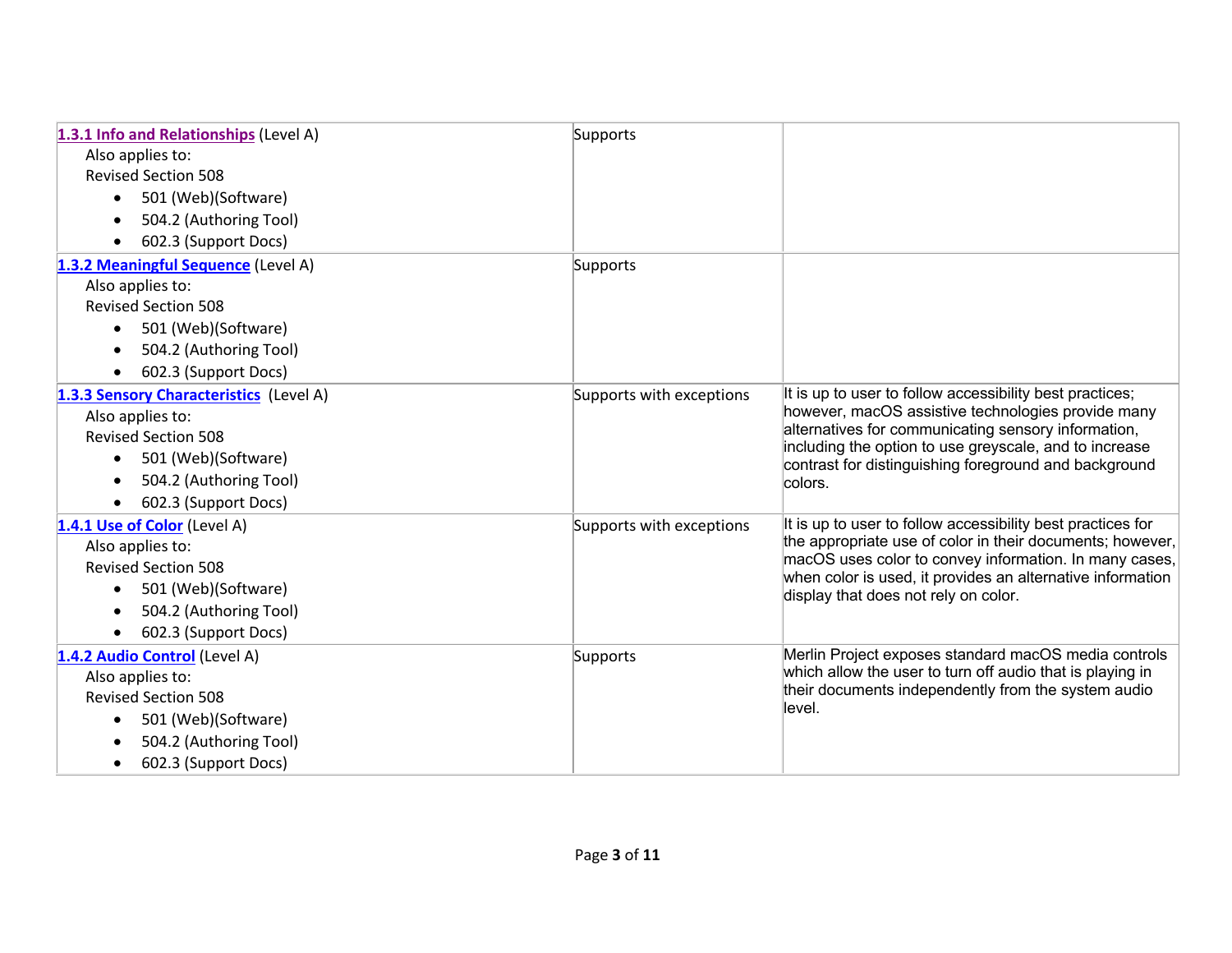| 2.1.1 Keyboard (Level A)                         | Supports with exceptions | Merlin Project supports the keyboard almost all areas of   |
|--------------------------------------------------|--------------------------|------------------------------------------------------------|
| Also applies to:                                 |                          | the application; however, some ancillary UI is not fully   |
| <b>Revised Section 508</b>                       |                          | navigable with the keyboard alone.                         |
| 501 (Web)(Software)<br>$\bullet$                 |                          |                                                            |
| 504.2 (Authoring Tool)                           |                          |                                                            |
| 602.3 (Support Docs)                             |                          |                                                            |
| 2.1.2 No Keyboard Trap (Level A)                 | Supports with exceptions | Many different parts of the Merlin Project UI are eligible |
| Also applies to:                                 |                          | to receive keyboard focus and most of these UI             |
| <b>Revised Section 508</b>                       |                          | elements allow the user to move keyboard focus using       |
| 501 (Web)(Software)<br>$\bullet$                 |                          | unmodified tab keys; however, the Merlin Project views     |
| 504.2 (Authoring Tool)                           |                          | does trap keyboard focus to enhance the editing            |
| 602.3 (Support Docs)                             |                          | experience.                                                |
| 2.2.1 Timing Adjustable (Level A)                | Supports                 |                                                            |
| Also applies to:                                 |                          |                                                            |
| <b>Revised Section 508</b>                       |                          |                                                            |
| 501 (Web)(Software)<br>$\bullet$                 |                          |                                                            |
| 504.2 (Authoring Tool)                           |                          |                                                            |
| 602.3 (Support Docs)                             |                          |                                                            |
| 2.2.2 Pause, Stop, Hide (Level A)                | Supports                 |                                                            |
| Also applies to:                                 |                          |                                                            |
| <b>Revised Section 508</b>                       |                          |                                                            |
| 501 (Web)(Software)<br>$\bullet$                 |                          |                                                            |
| 504.2 (Authoring Tool)                           |                          |                                                            |
| 602.3 (Support Docs)                             |                          |                                                            |
| 2.3.1 Three Flashes or Below Threshold (Level A) | Supports                 |                                                            |
| Also applies to:                                 |                          |                                                            |
| <b>Revised Section 508</b>                       |                          |                                                            |
| 501 (Web)(Software)                              |                          |                                                            |
| 504.2 (Authoring Tool)                           |                          |                                                            |
| 602.3 (Support Docs)                             |                          |                                                            |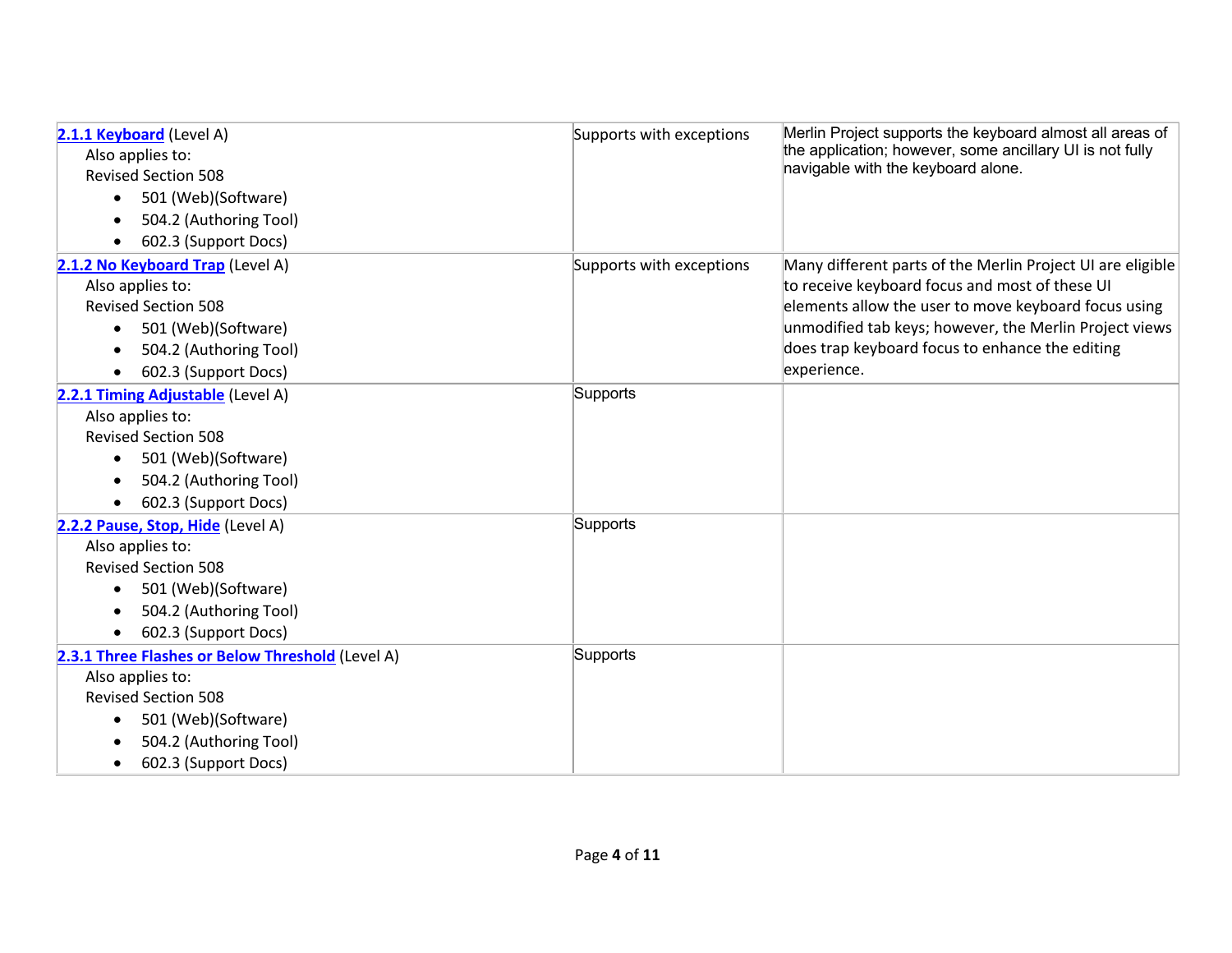| 2.4.1 Bypass Blocks (Level A)                                         | Supports                 |                                                                 |
|-----------------------------------------------------------------------|--------------------------|-----------------------------------------------------------------|
| Also applies to:                                                      |                          |                                                                 |
| <b>Revised Section 508</b>                                            |                          |                                                                 |
| 501 (Web)(Software) – Does not apply to non-web software<br>$\bullet$ |                          |                                                                 |
| 504.2 (Authoring Tool)                                                |                          |                                                                 |
| 602.3 (Support Docs) – Does not apply to non-web docs                 |                          |                                                                 |
| 2.4.2 Page Titled (Level A)                                           | Supports with exceptions | It is up to the user to title their documents appropriately.    |
| Also applies to:                                                      |                          |                                                                 |
| <b>Revised Section 508</b>                                            |                          |                                                                 |
| 501 (Web)(Software)<br>$\bullet$                                      |                          |                                                                 |
| 504.2 (Authoring Tool)                                                |                          |                                                                 |
| 602.3 (Support Docs)                                                  |                          |                                                                 |
| 2.4.3 Focus Order (Level A)                                           | Supports with exceptions | All objects in merlin project does have a dedicated focus       |
| Also applies to:                                                      |                          | order (accessible using the Tab key); however, some             |
| <b>Revised Section 508</b>                                            |                          | ancillary UI is not fully navigable with the keyboard<br>alone. |
| 501 (Web)(Software)<br>$\bullet$                                      |                          |                                                                 |
| 504.2 (Authoring Tool)                                                |                          |                                                                 |
| 602.3 (Support Docs)                                                  |                          |                                                                 |
| 2.4.4 Link Purpose (In Context) (Level A)                             | Supports with exceptions | It is up to the user to provide appropriate link text that      |
| Also applies to:                                                      |                          | accurately describes the purpose of the link.                   |
| <b>Revised Section 508</b>                                            |                          |                                                                 |
| 501 (Web)(Software)<br>$\bullet$                                      |                          |                                                                 |
| 504.2 (Authoring Tool)                                                |                          |                                                                 |
| 602.3 (Support Docs)                                                  |                          |                                                                 |
| 3.1.1 Language of Page (Level A)                                      | Supports                 |                                                                 |
| Also applies to:                                                      |                          |                                                                 |
| <b>Revised Section 508</b>                                            |                          |                                                                 |
| 501 (Web)(Software)                                                   |                          |                                                                 |
| 504.2 (Authoring Tool)                                                |                          |                                                                 |
| 602.3 (Support Docs)                                                  |                          |                                                                 |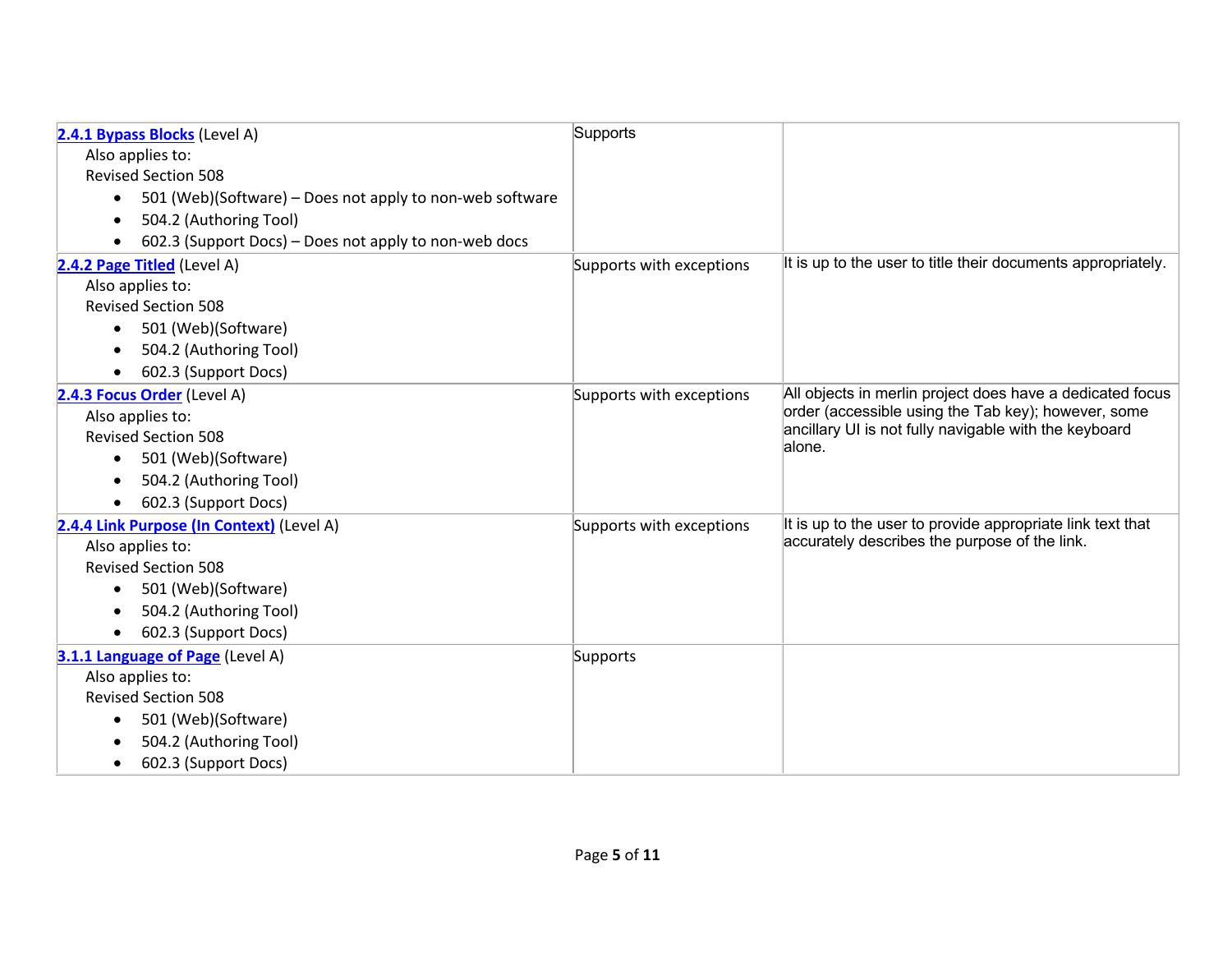| 3.2.1 On Focus (Level A)               |                          |                                                       |
|----------------------------------------|--------------------------|-------------------------------------------------------|
| Also applies to:                       |                          |                                                       |
| <b>Revised Section 508</b>             |                          |                                                       |
| 501 (Web)(Software)<br>$\bullet$       | Supports                 |                                                       |
| 504.2 (Authoring Tool)                 |                          |                                                       |
| 602.3 (Support Docs)                   |                          |                                                       |
| 3.2.2 On Input (Level A)               |                          |                                                       |
| Also applies to:                       |                          |                                                       |
| <b>Revised Section 508</b>             |                          |                                                       |
| 501 (Web)(Software)<br>$\bullet$       | Supports                 |                                                       |
| 504.2 (Authoring Tool)                 |                          |                                                       |
| 602.3 (Support Docs)<br>$\bullet$      |                          |                                                       |
| 3.3.1 Error Identification (Level A)   | Supports with exceptions | Because of the nature of macOS, errors and alerts     |
| Also applies to:                       |                          | sometimes moves the focus to the error/alert, and     |
| <b>Revised Section 508</b>             |                          | speaks the description of the error/alert.            |
| 501 (Web)(Software)<br>$\bullet$       |                          |                                                       |
| 504.2 (Authoring Tool)                 |                          |                                                       |
| 602.3 (Support Docs)                   |                          |                                                       |
| 3.3.2 Labels or Instructions (Level A) | Supports                 |                                                       |
| Also applies to:                       |                          |                                                       |
| <b>Revised Section 508</b>             |                          |                                                       |
| 501 (Web)(Software)<br>$\bullet$       |                          |                                                       |
| 504.2 (Authoring Tool)                 |                          |                                                       |
| 602.3 (Support Docs)<br>$\bullet$      |                          |                                                       |
| 4.1.1 Parsing (Level A)                | Supports                 | All macOS apps using the AppKit software framework,   |
| Also applies to:                       |                          | including Merlin Project, are providing assistive     |
| <b>Revised Section 508</b>             |                          | technology with boundaries and unique identifiers for |
| 501 (Web)(Software)<br>$\bullet$       |                          | all controls.                                         |
| 504.2 (Authoring Tool)                 |                          |                                                       |
| 602.3 (Support Docs)<br>$\bullet$      |                          |                                                       |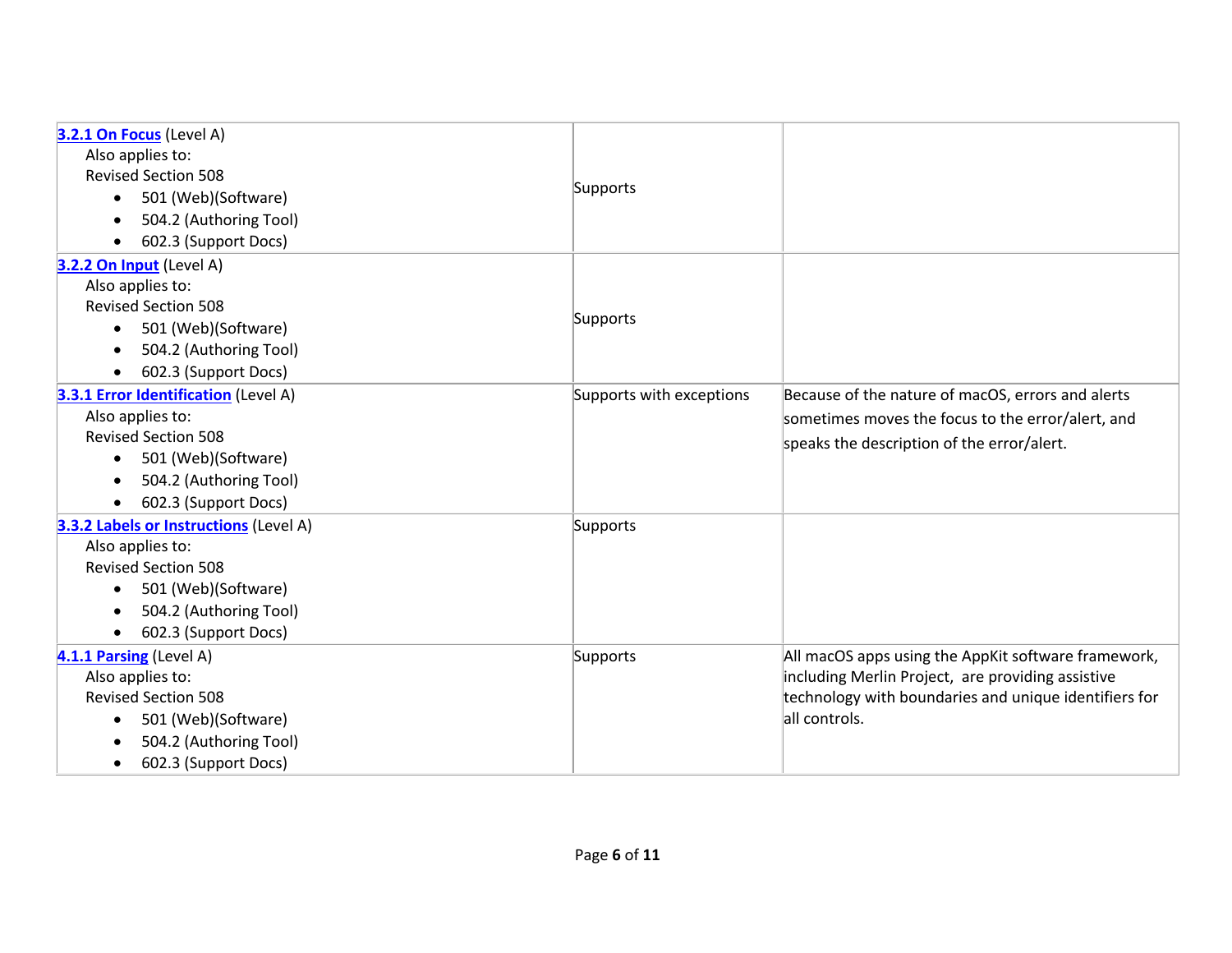| 4.1.2 Name, Role, Value (Level A) | Supports | All macOS apps using the AppKit software framework,   |
|-----------------------------------|----------|-------------------------------------------------------|
| Also applies to:                  |          | including Merlin Project, are providing assistive     |
| <b>Revised Section 508</b>        |          | technology with boundaries and unique identifiers for |
| 501 (Web)(Software)               |          | all controls.                                         |
| 504.2 (Authoring Tool)            |          |                                                       |
| 602.3 (Support Docs)              |          |                                                       |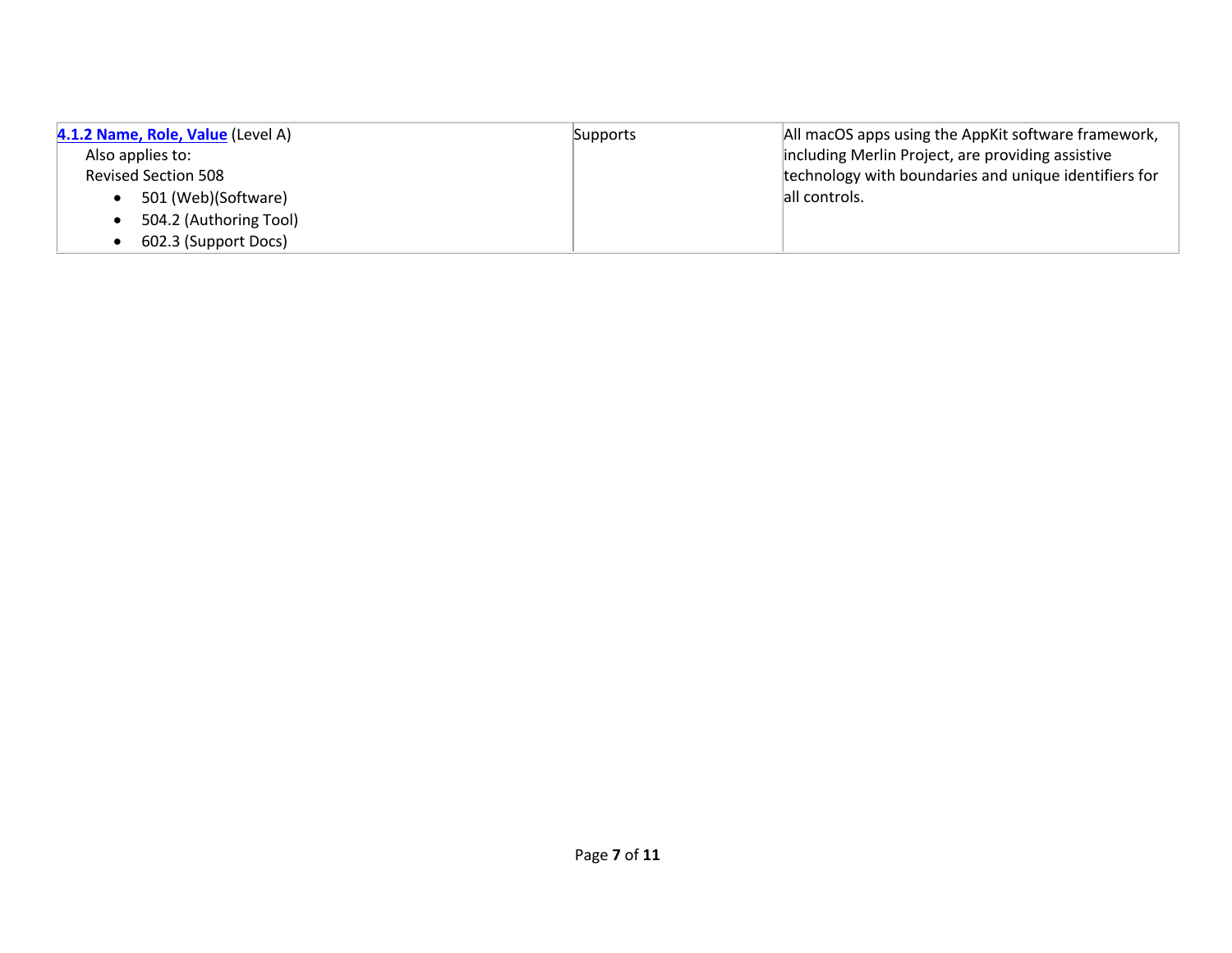#### **Table 2: Success Criteria, Level AA**

| <b>Criteria</b>                                                                                                                                                                                                    | <b>Conformance Level</b> | <b>Remarks and Explanations</b>                                                                                                                                                                                                                                                                                                                                                                                                                                                                               |
|--------------------------------------------------------------------------------------------------------------------------------------------------------------------------------------------------------------------|--------------------------|---------------------------------------------------------------------------------------------------------------------------------------------------------------------------------------------------------------------------------------------------------------------------------------------------------------------------------------------------------------------------------------------------------------------------------------------------------------------------------------------------------------|
| 1.2.4 Captions (Live) (Level AA)<br>Also applies to:<br><b>Revised Section 508</b><br>501 (Web)(Software)<br>$\bullet$<br>504.2 (Authoring Tool)<br>$\bullet$<br>602.3 (Support Docs)<br>$\bullet$                 | Supports with exceptions | Merlin Project supports - as a file attachment - video<br>media with closed-captioned audio and video text<br>descriptions provided in industry standard formats. It is<br>up to content authors to provide audio or video text<br>descriptions in their content.                                                                                                                                                                                                                                             |
| 1.2.5 Audio Description (Prerecorded) (Level AA)<br>Also applies to:<br><b>Revised Section 508</b><br>501 (Web)(Software)<br>$\bullet$<br>504.2 (Authoring Tool)<br>$\bullet$<br>602.3 (Support Docs)<br>$\bullet$ | Supports with exceptions | Merlin Project supports - as a file attachment - video<br>media with closed-captioned audio and video text<br>descriptions provided in industry standard formats. It is<br>up to content authors to provide audio or video text<br>descriptions in their content.                                                                                                                                                                                                                                             |
| 1.4.3 Contrast (Minimum) (Level AA)<br>Also applies to:<br><b>Revised Section 508</b><br>501 (Web)(Software)<br>$\bullet$<br>504.2 (Authoring Tool)<br>$\bullet$<br>602.3 (Support Docs)<br>$\bullet$              | Supports with exceptions | In System Preferences for Accessibility, users can<br>increase contrast of the display as well as reduce<br>transparency. With these preferences enabled, the<br>majority of the macOS interface meets a contrast ratio<br>of at least 4.5:1. For some instances where the default<br>contrast ratio is not met, users can change the overall<br>contrast and scale factor of the screen.<br>When designing new views it is up to the user to ensure<br>their content meets the minimum contrast requirement. |
| 1.4.4 Resize text (Level AA)<br>Also applies to:<br><b>Revised Section 508</b><br>501 (Web)(Software)<br>$\bullet$<br>504.2 (Authoring Tool)<br>602.3 (Support Docs)<br>$\bullet$                                  | Supports with exceptions | MacOS apps - like Merlin Project - with toolbars and<br>menus do not support macOS larger text; however, the<br>project management content can be scaled up to 500<br>percent without the use of assistive technology.                                                                                                                                                                                                                                                                                        |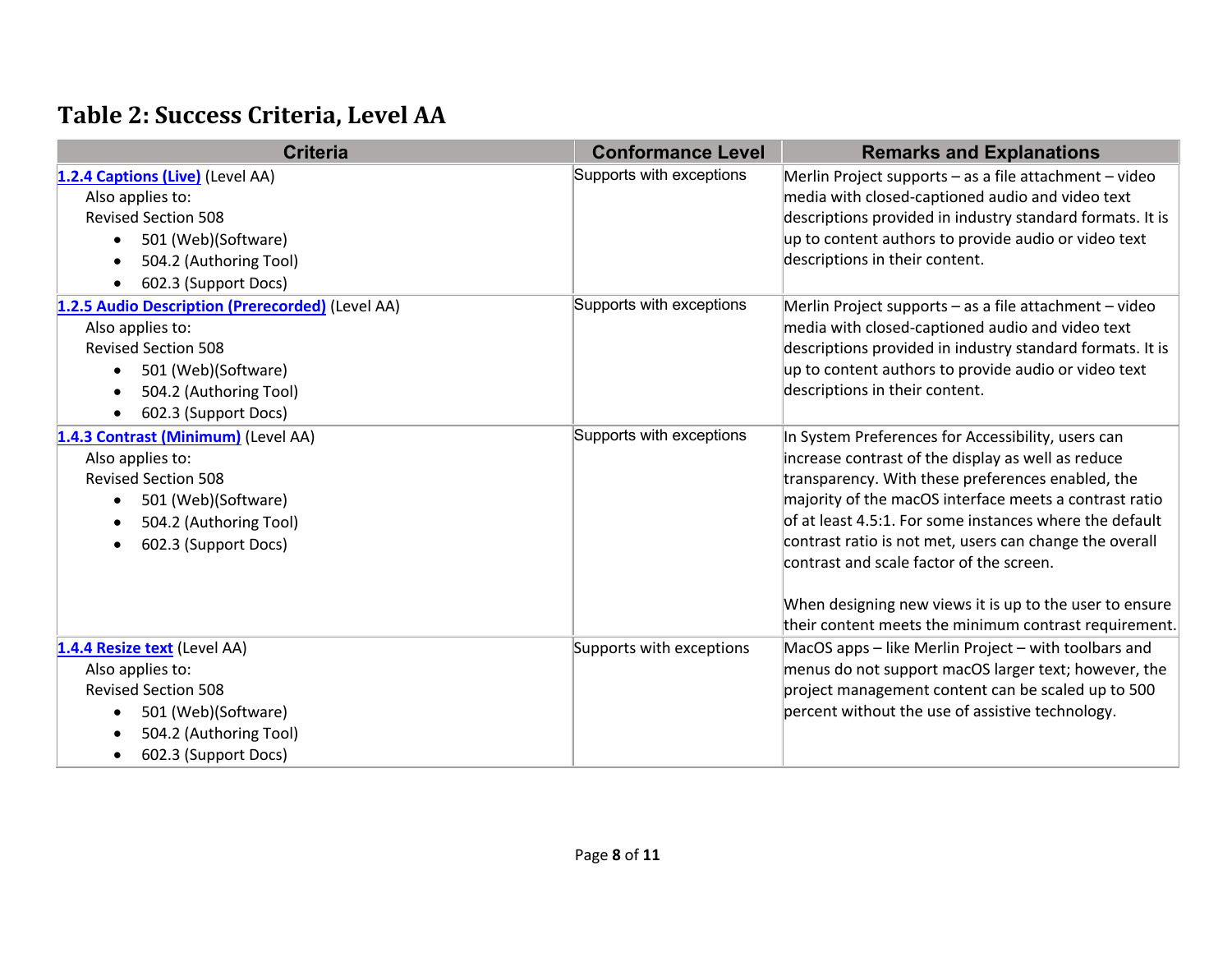| 1.4.5 Images of Text (Level AA)                                       | Not Applicable |                                                     |
|-----------------------------------------------------------------------|----------------|-----------------------------------------------------|
| Also applies to:                                                      |                |                                                     |
| <b>Revised Section 508</b>                                            |                |                                                     |
| 501 (Web)(Software)<br>$\bullet$                                      |                |                                                     |
| 504.2 (Authoring Tool)                                                |                |                                                     |
| 602.3 (Support Docs)<br>$\bullet$                                     |                |                                                     |
| 2.4.5 Multiple Ways (Level AA)                                        | Not Applicable |                                                     |
| Also applies to:                                                      |                |                                                     |
| <b>Revised Section 508</b>                                            |                |                                                     |
| 501 (Web)(Software) – Does not apply to non-web software<br>$\bullet$ |                |                                                     |
| 504.2 (Authoring Tool)<br>$\bullet$                                   |                |                                                     |
| 602.3 (Support Docs) - Does not apply to non-web docs<br>$\bullet$    |                |                                                     |
| 2.4.6 Headings and Labels (Level AA)                                  | Supports       |                                                     |
| Also applies to:                                                      |                |                                                     |
| <b>Revised Section 508</b>                                            |                |                                                     |
| 501 (Web)(Software)<br>$\bullet$                                      |                |                                                     |
| 504.2 (Authoring Tool)                                                |                |                                                     |
| 602.3 (Support Docs)<br>$\bullet$                                     |                |                                                     |
| 2.4.7 Focus Visible (Level AA)                                        | Supports       |                                                     |
| Also applies to:                                                      |                |                                                     |
| <b>Revised Section 508</b>                                            |                |                                                     |
| 501 (Web)(Software)<br>$\bullet$                                      |                |                                                     |
| 504.2 (Authoring Tool)                                                |                |                                                     |
| 602.3 (Support Docs)<br>$\bullet$                                     |                |                                                     |
| 3.1.2 Language of Parts (Level AA)                                    | Supports       | macOS provides error information, warnings, and     |
| Also applies to:                                                      |                | suggestions, spoken when using macOS Accessibility. |
| <b>Revised Section 508</b>                                            |                |                                                     |
| 501 (Web)(Software)<br>$\bullet$                                      |                |                                                     |
| 504.2 (Authoring Tool)                                                |                |                                                     |
| 602.3 (Support Docs)<br>$\bullet$                                     |                |                                                     |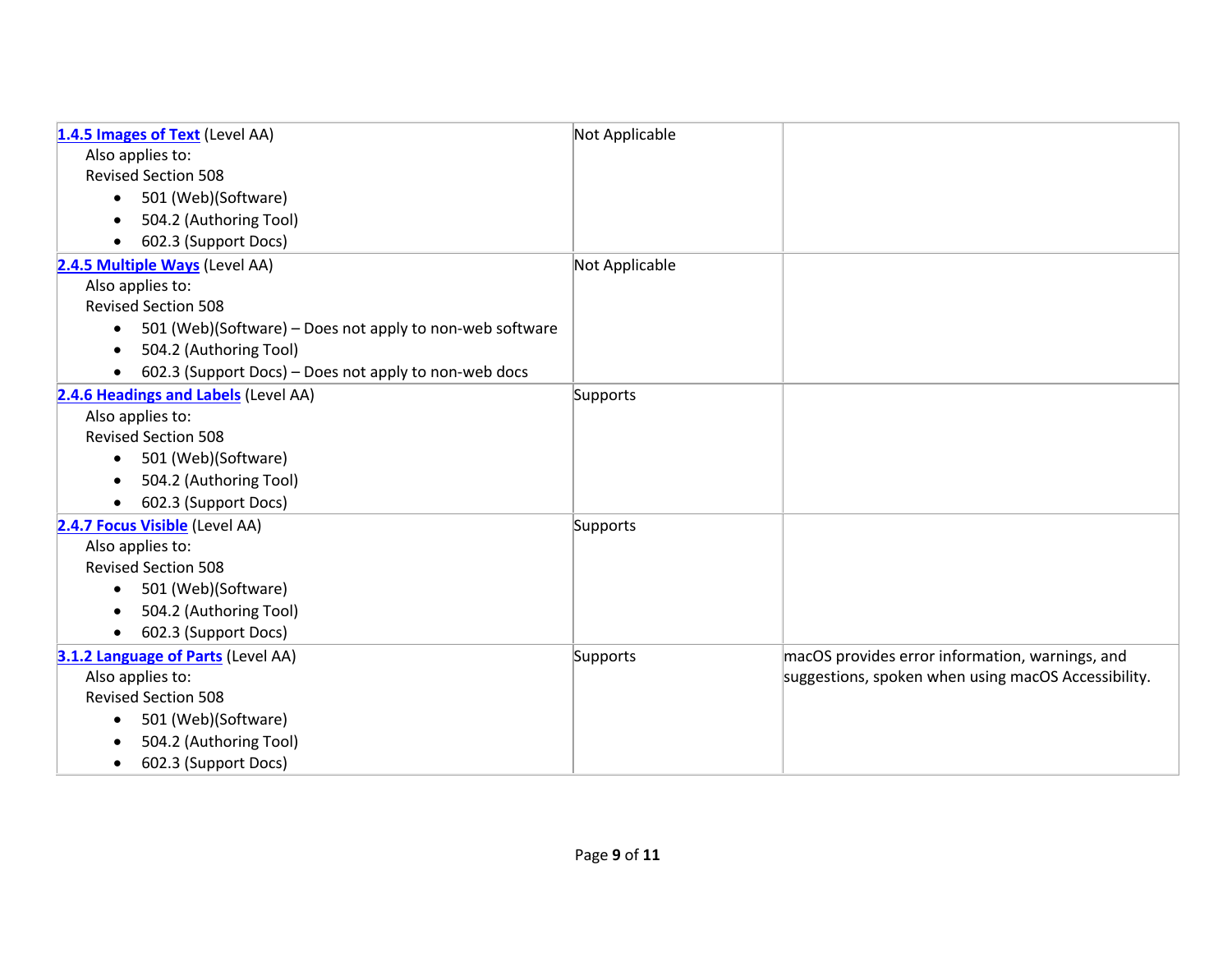| 3.2.3 Consistent Navigation (Level AA)                                | Supports | macOS provides error information, warnings, and     |
|-----------------------------------------------------------------------|----------|-----------------------------------------------------|
| Also applies to:                                                      |          | suggestions, spoken when using macOS Accessibility. |
| <b>Revised Section 508</b>                                            |          |                                                     |
| 501 (Web)(Software) – Does not apply to non-web software<br>$\bullet$ |          |                                                     |
| 504.2 (Authoring Tool)                                                |          |                                                     |
| 602.3 (Support Docs) - Does not apply to non-web docs                 |          |                                                     |
| <b>3.2.4 Consistent Identification (Level AA)</b>                     | Supports | macOS provides error information, warnings, and     |
| Also applies to:                                                      |          | suggestions, spoken when using macOS Accessibility. |
| <b>Revised Section 508</b>                                            |          |                                                     |
| 501 (Web)(Software) – Does not apply to non-web software<br>$\bullet$ |          |                                                     |
| 504.2 (Authoring Tool)<br>$\bullet$                                   |          |                                                     |
| 602.3 (Support Docs) – Does not apply to non-web docs                 |          |                                                     |
| <b>3.3.3 Error Suggestion</b> (Level AA)                              | Supports | macOS provides error information, warnings, and     |
| Also applies to:                                                      |          | suggestions, spoken when using macOS Accessibility. |
| <b>Revised Section 508</b>                                            |          |                                                     |
| 501 (Web)(Software)                                                   |          |                                                     |
| 504.2 (Authoring Tool)                                                |          |                                                     |
| 602.3 (Support Docs)<br>$\bullet$                                     |          |                                                     |
| 3.3.4 Error Prevention (Legal, Financial, Data) (Level AA)            |          |                                                     |
| Also applies to:                                                      |          |                                                     |
| <b>Revised Section 508</b>                                            |          |                                                     |
| 501 (Web)(Software)                                                   | Supports |                                                     |
| 504.2 (Authoring Tool)                                                |          |                                                     |
| 602.3 (Support Docs)                                                  |          |                                                     |